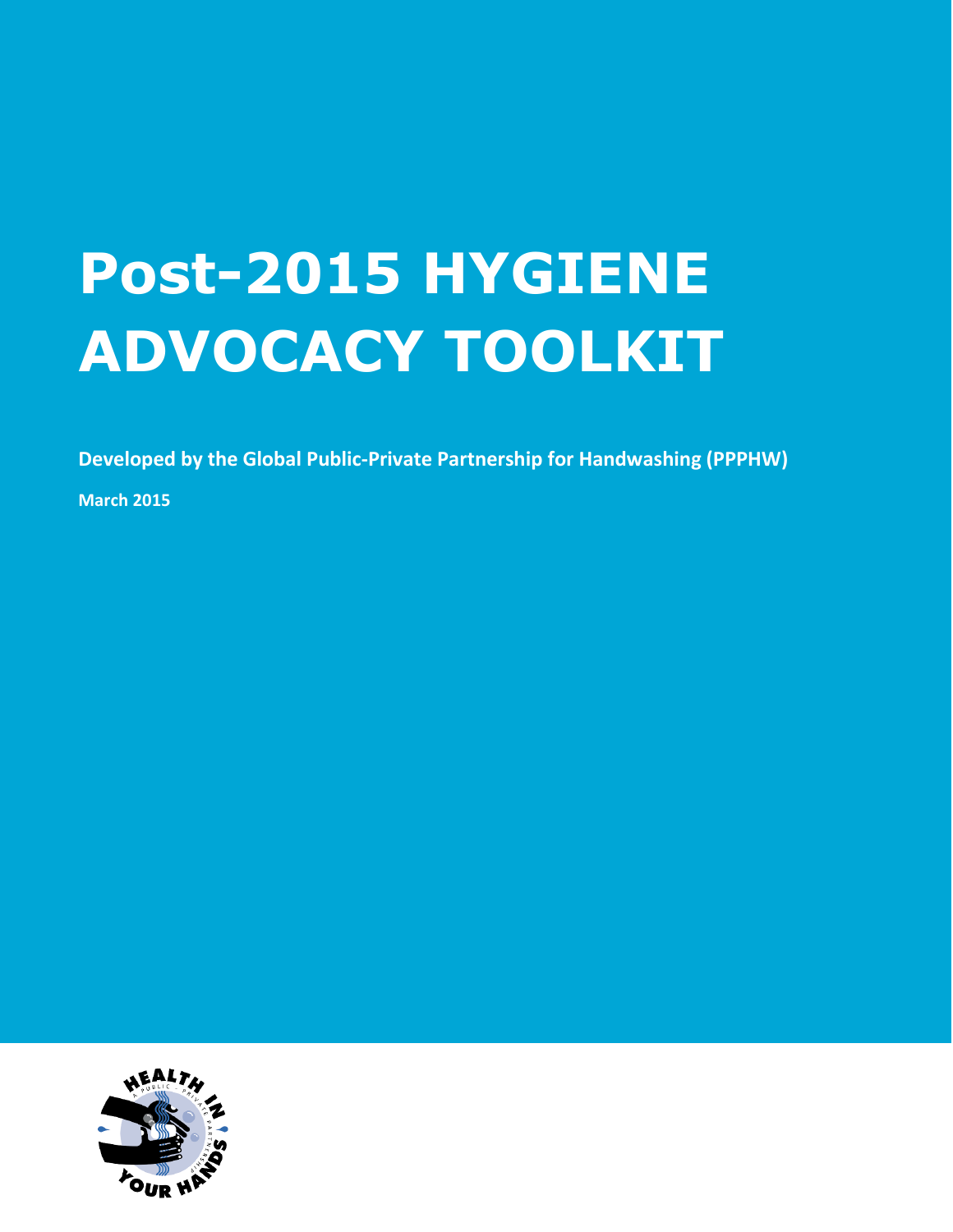| <b>CONTENTS</b> | Page |
|-----------------|------|
|                 |      |

| Introduction                                                   | 3  |
|----------------------------------------------------------------|----|
| <b>Background</b>                                              | 4  |
| What is the Post-2015 Development Framework?                   |    |
| What do we mean by hygiene?                                    |    |
| Where does hygiene fit into the Sustainable Development Goals? |    |
| Why is Post-2015 advocacy needed for hygiene?                  |    |
| <b>Hygiene and the Sustainable Development Goals</b>           |    |
| Current status of hygiene in the SDGs                          | 5  |
| Recommended global indicators for hygiene                      | 6  |
| Explanations of global indicator recommendations               | 7  |
| Where hygiene fits in the SDGs outside the Water Goal (Goal 6) | 8  |
| The evidence for hygiene and talking points                    | 9  |
| <b>Tools to advocate for hygiene</b>                           |    |
| Overview and how to                                            | 12 |
| Sign-on letters, with sample                                   | 13 |
| Hygiene petitions, with sample                                 | 15 |
| Blogs, newspaper articles, and op-eds, with sample             | 16 |
| $A$ nnovoc                                                     |    |

#### **Annexes**

- **Annex 1:** Advocacy opportunities
- **Annex 2:** Printable one-pager Hygiene in the SDGs
- **Annex 3:** Key actors
- **Annex 4:** Sample PowerPoint presentation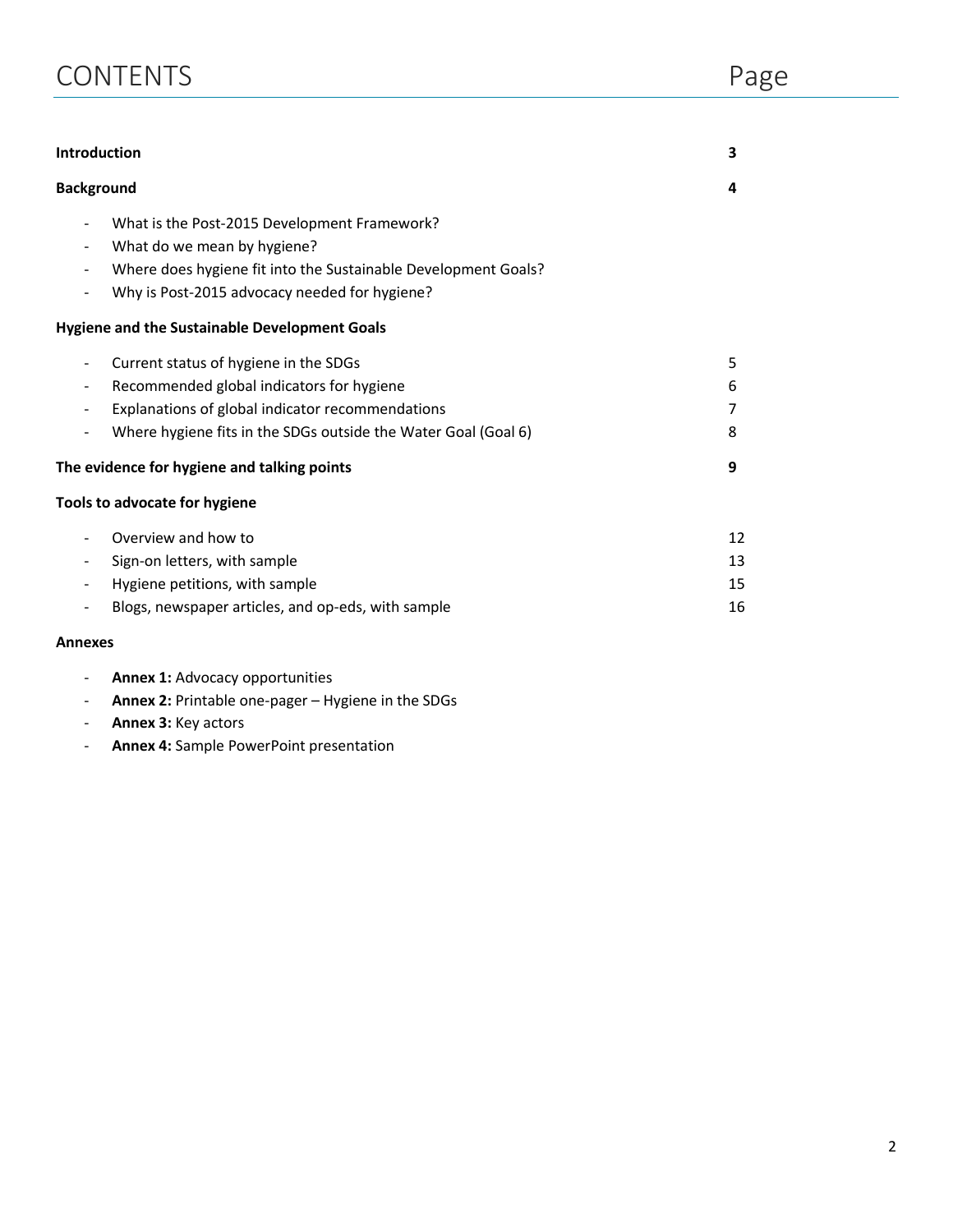Developed by the Global Public-Private Partnership for Handwashing (PPPHW), in cooperation with the UNICEF/World Health Organization Joint Monitoring Programme (JMP) Advocacy and Communications Group, this hygiene advocacy toolkit is an evidence-based resource that outlines why hygiene must be a priority in the Post-2015 development agenda and beyond.

The role of hygiene in the global development agenda is misunderstood. This toolkit seeks to address any confusion and provide the necessary facts and talking points to successfully advocate for the inclusion of hygiene in the Post-2015 Sustainable Development Goals.

This toolkit can be used to make the case for hygiene in the following sectors: water, sanitation, and hygiene (WASH); health; nutrition; education; poverty; and gender equality. The evidence included in this toolkit may be used as a whole, or on a stand-alone basis depending on the context and audience.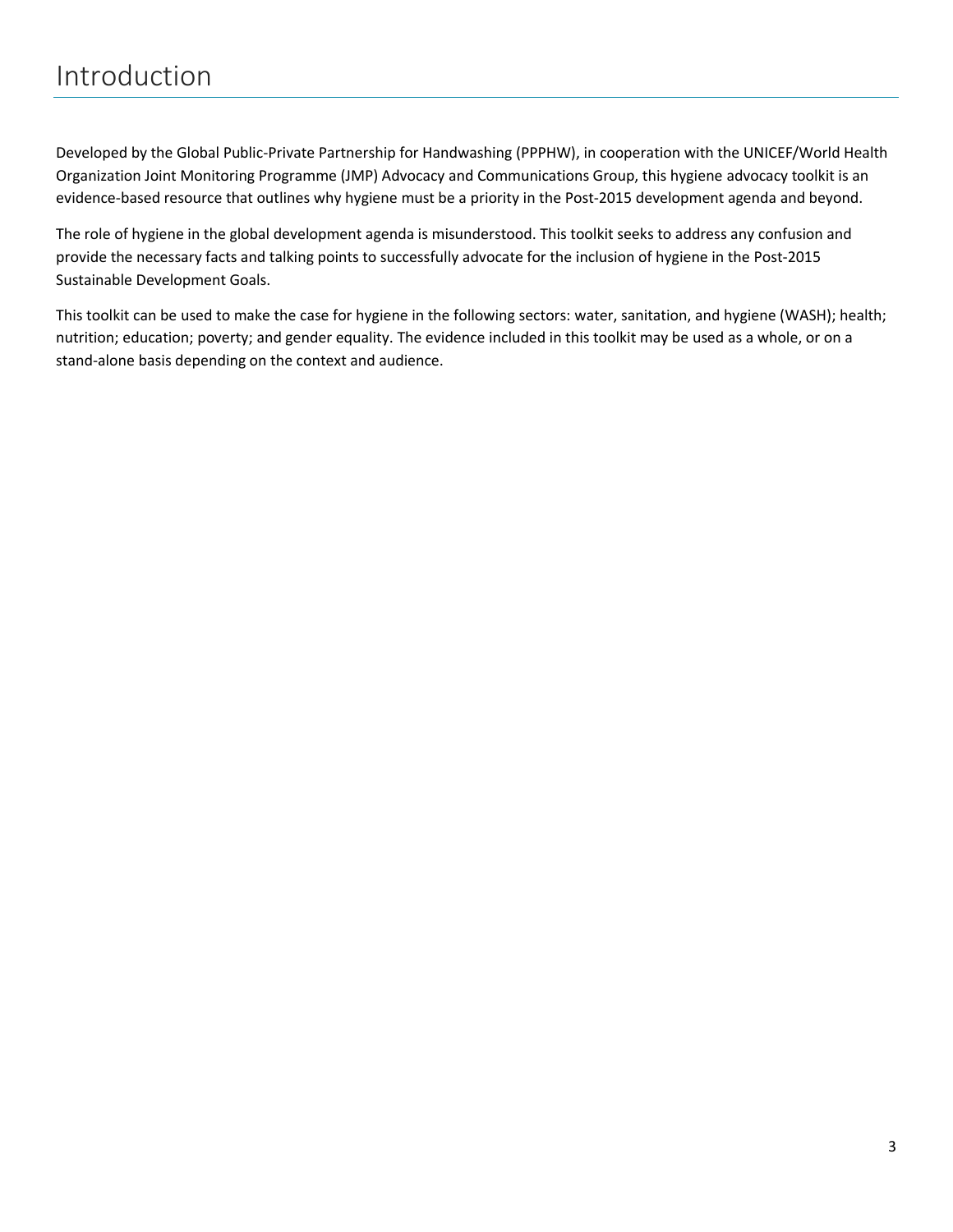# What is the Post-2015 Development Framework?

In 2000, the United Nations adopted the Millennium Declaration, and member states agreed to work toward the achievement of the Millennium Development Goals (MDGs) by 2015. In 2015, the UN will adopt a new set of global development goals, targets, and indicators. Referred to as the **Sustainable Development Goals (SDGs)**, these goals, targets, and indicators will replace the MDGs when they expire and function as a "report card" against which governments' progress on the world's most entrenched development challenges can be tracked.

These Post-2015 goals will be a key driver behind the work of governments, donors, and nongovernmental organizations over the next 15 years. The UN states: "Sustainable Development Goals (SDGs) are the single most important element of the Post-2015 development agenda." Developed after extensive consultation, a draft proposal for the SDGs called the "zero draft" was published in 2014. Debates at the start of 2015 are based on that document.

### What do we mean by hygiene?

Hygiene incorporates many elements. For the purposes of Post-2015 advocacy, after expert consultation, we focus on handwashing with soap and menstrual hygiene management (MHM), given their importance as key determinants for health, education, and livelihood outcomes.

# Where does hygiene fit in the SDGs?

The SDGs are a landmark opportunity for the global community to both aspire to and work toward a better world. Universal access to safe drinking water, sanitation, and hygiene is a long-standing development goal and the linkages between their improvement and the achievement of targets relating to health, nutrition, education, gender equality, and sustainable economic growth are well established. One significant failure of the

MDGs was not including hygiene alongside water and sanitation, despite its huge global impact. This oversight must not occur again.

Ensuring accountability for hygiene in the SDGs will rectify this gap in the MDGs while accelerating the realization of the benefits of water and sanitation. If we hope to truly achieve the development benefits associated with water and sanitation, then we must also make strides in improving access to hygiene products and services, such as handwashing stations at homes, schools, and health care facilities.

Hygiene is not optional. When we talk about water and sanitation, we MUST also talk about hygiene.

# Why is Post-2015 advocacy needed for hygiene?

If hygiene is to receive proper recognition and integration into global priorities, country policies, plans, and investment over the next 15 years, it is essential that it be properly addressed in the SDGs. Each Sustainable Development Goal has a number of targets. Progress toward these targets will be measured by a set of indicators. Without a strong hygiene indicator, measures will not be put into place to track its progress, or lack thereof. Inadequate hygiene practices affect 80 percent of the global population. Governments can and should be held accountable for ensuring facilities are in place to make good hygiene possible. To make this happen, we need to reach the SDG negotiators at the UN with a clear message: **Hygiene is not optional. Hygiene must be better addressed in the SDGs and included in the SDG global level core indicators. When we talk about water and sanitation, we MUST also talk about hygiene.**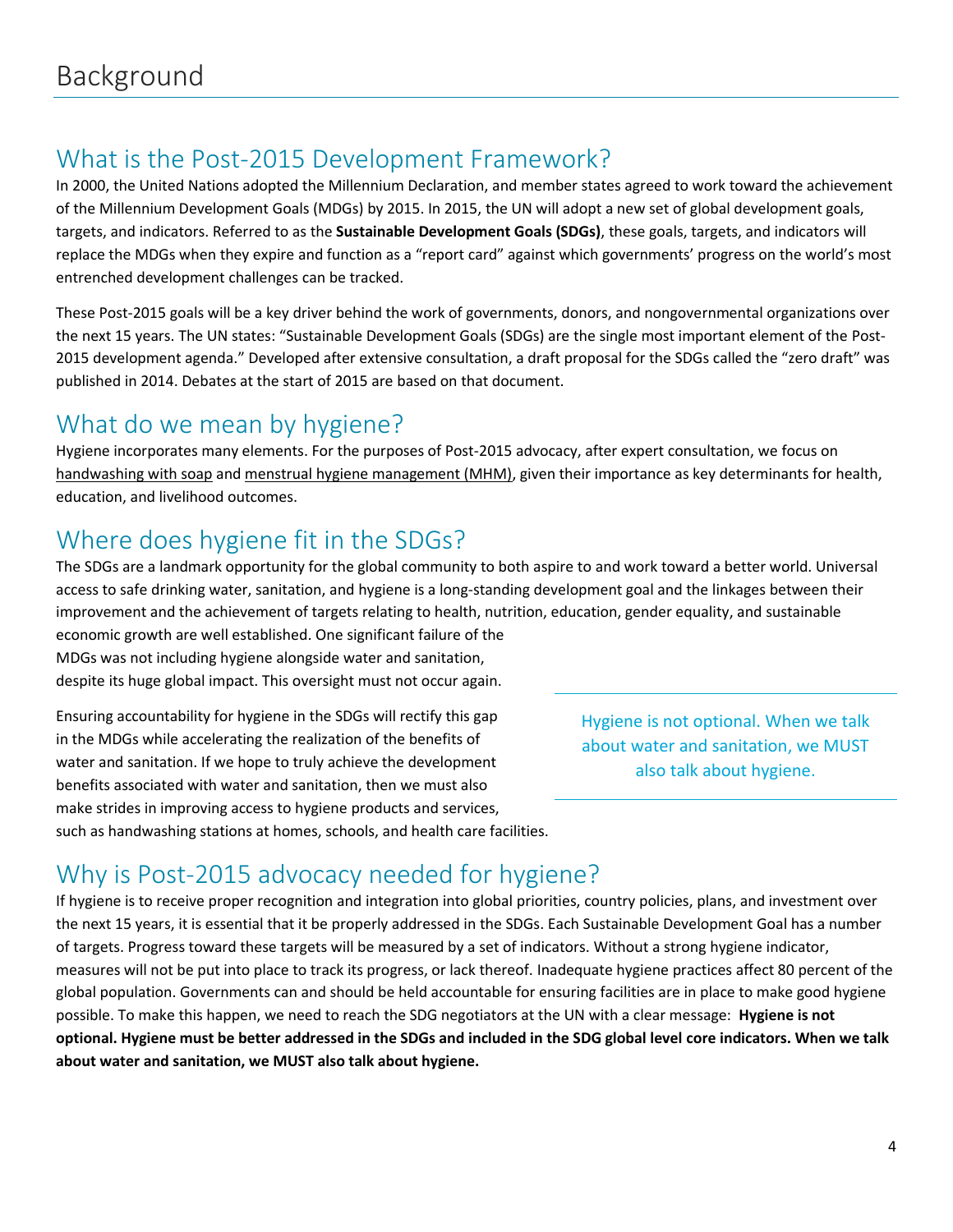# Current status of hygiene in the SDGs (as of Feb. 2015)

The [draft](https://sustainabledevelopment.un.org/focussdgs.html) version of the SDGs (zero draft) proposes 17 Sustainable Development Goals.

Hygiene is currently incorporated into one of the targets in **Goal 6** in the zero draft, also known as the Water Goal. A comprehensive WASH target in the SDGs is not entirely guaranteed, though it seems likely.

#### **Goal 6. Ensure availability and sustainable management of water and sanitation for all**

**Target 6.2**: by 2030, achieve access to adequate and equitable sanitation and **hygiene** for all, and end open defecation, paying special attention to the needs of women and girls and those in vulnerable situations.

 $\triangleright$  Goal 6, Section 6.2 must retain current wording with hygiene explicitly mentioned and include indicators that measure handwashing (presence of handwashing facilities with soap and water) and menstrual hygiene management (presence of hygienic, safe, and private facilities for girls and women).

To measure targets a set of core global indicators are being proposed, plus optional, national-level indicators. Some proposals **do not include hygiene indicators** among the core global list. Current proposed optional, national-level indicators include the following:

- Percentage of population with basic handwashing facilities in the home
- Percentage of pupils enrolled in primary schools and secondary schools providing basic drinking water, adequate sanitation, and adequate hygiene services
- Percentage of beneficiaries using hospitals, health centers, and clinics providing basic drinking water, adequate sanitation, and adequate hygiene services

This is not satisfactory. If a global indicator for access to hygiene is not included in the SDGs, governments will not be required to address hygiene. Governments will not be held accountable for making strides on hygiene and we will not know how much progress is being made.

#### **Hygiene "Asks": Goals, targets, and indicators**

Hygiene must continue to be explicitly articulated in **Goal 6**, and should be further defined by a set of **global indicators** that include:

- Handwashing with soap: presence of handwashing facilities with soap and water in the home, schools, and health care facilities
- Menstrual hygiene management: presence of hygienic, safe, and private MHM facilities and access to products for girls and women

Consideration should also be given to incorporating hygiene indicators into goals pertaining to: poverty elimination (Goal 1), hunger and nutrition (Goal 2), health (Goal 3), education (Goal 4), gender equality (Goal 5), and safe cities (Goal 11).

We support the recommendations in this policy brief[: http://www.wssinfo.org/fileadmin/user\\_upload/resources/post-2015-](http://www.wssinfo.org/fileadmin/user_upload/resources/post-2015-WASH-targets-factsheet-12pp.pdf) [WASH-targets-factsheet-12pp.pdf](http://www.wssinfo.org/fileadmin/user_upload/resources/post-2015-WASH-targets-factsheet-12pp.pdf)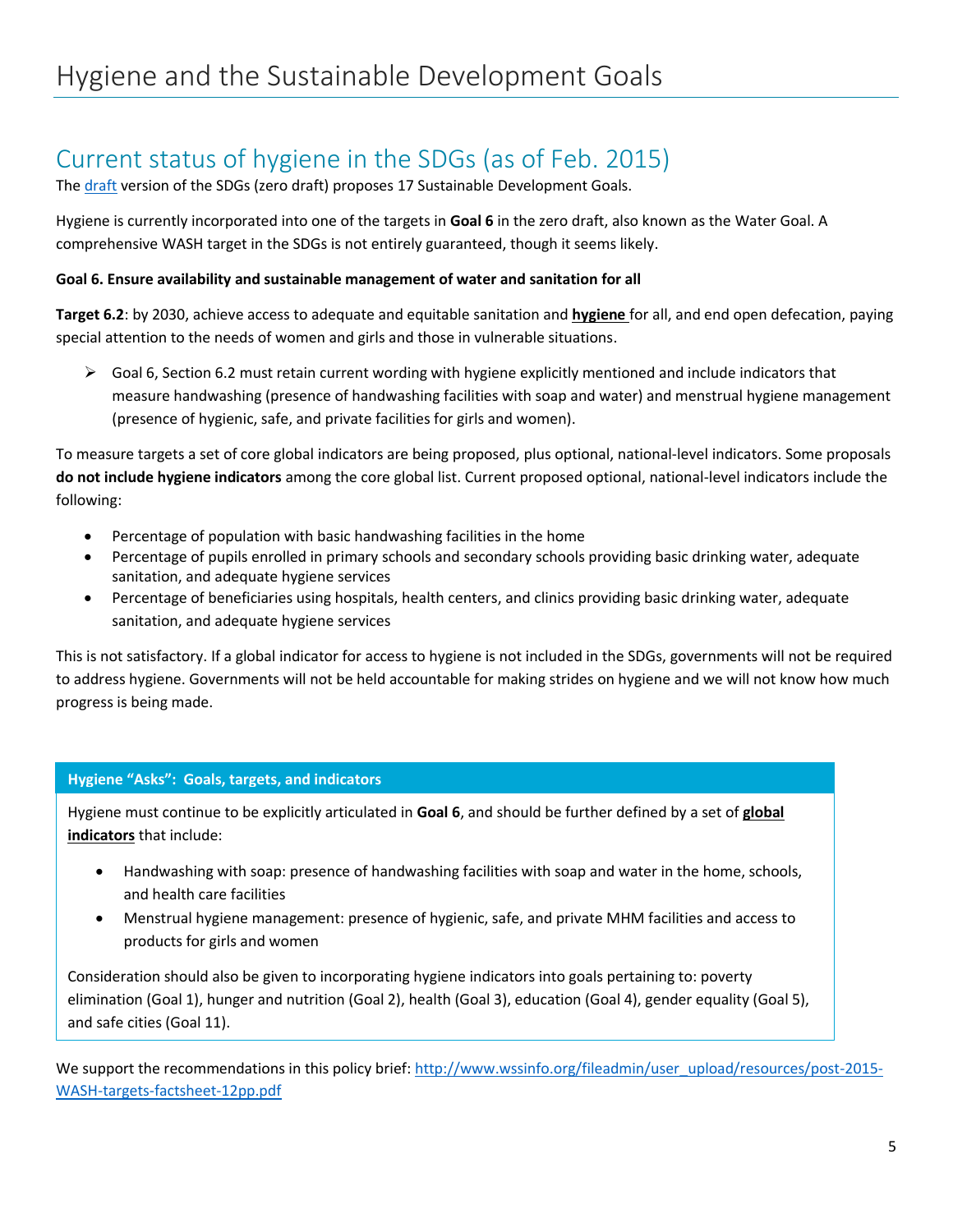# Recommended global indicators for hygiene

International consultations and consultations facilitated by the JMP for Water Supply and Sanitation arrived at the following recommended indicators:

#### **Percentage of population with "basic" handwashing facilities with soap and water at home:**

- Percentage of households with soap and water at a handwashing facility commonly used by family members.
- Percentage of households with soap and water at a handwashing facility in or near sanitation facilities.
- Percentage of households with soap and water at a handwashing facility in or near the food preparation area.

#### **Percentage of pupils enrolled in primary and secondary schools providing basic drinking water, basic sanitation, handwashing facilities with soap and water, and menstrual hygiene management facilities**:

- Percentage of primary and secondary schools with an improved source on or near premises and water points accessible to all users during school hours.
- Percentage of primary and secondary schools with basic separated sanitation facilities for males and females on or near premises (at least one toilet for every 25 girls, at least one toilet for female school staff, a minimum of one toilet and one urinal for every 50 boys and at least one toilet for male school staff).
- Percentage of primary and secondary schools with a handwashing facility with soap and water in or near sanitation facilities.
- Percentage of primary and secondary schools with a handwashing facility with soap and water near food preparation areas.
- Percentage of primary and secondary schools with basic separated sanitation facilities for females that provide privacy; soap, water, and space for washing hands, private parts, and clothes; and places for changing and disposing of materials used for managing menstruation.

#### **Percentage of beneficiaries using health facilities providing basic drinking water, basic sanitation, handwashing facilities with soap and water, and menstrual hygiene management facilities:**

- Percentage of health facilities with an improved source on premises and water points accessible to all users at all times.
- Percentage of health facilities with basic separated sanitation facilities for males and females on or near premises (at least one toilet for every 20 users at inpatient centers, at least four toilets—one each for staff, female, male, and child patients—at outpatient centers). Percentage of health facilities with a handwashing facility with soap and water in or near sanitation facilities, food preparation areas, and patient care areas.
- Percentage of health facilities with basic separated sanitation facilities for females that provide privacy; soap, water, and space for washing hands, private parts and clothes; and places for changing and disposing of materials used for managing menstruation.

For further information about the process, please visi[t http://www.wssinfo.org/post-2015-monitoring/.](http://www.wssinfo.org/post-2015-monitoring/)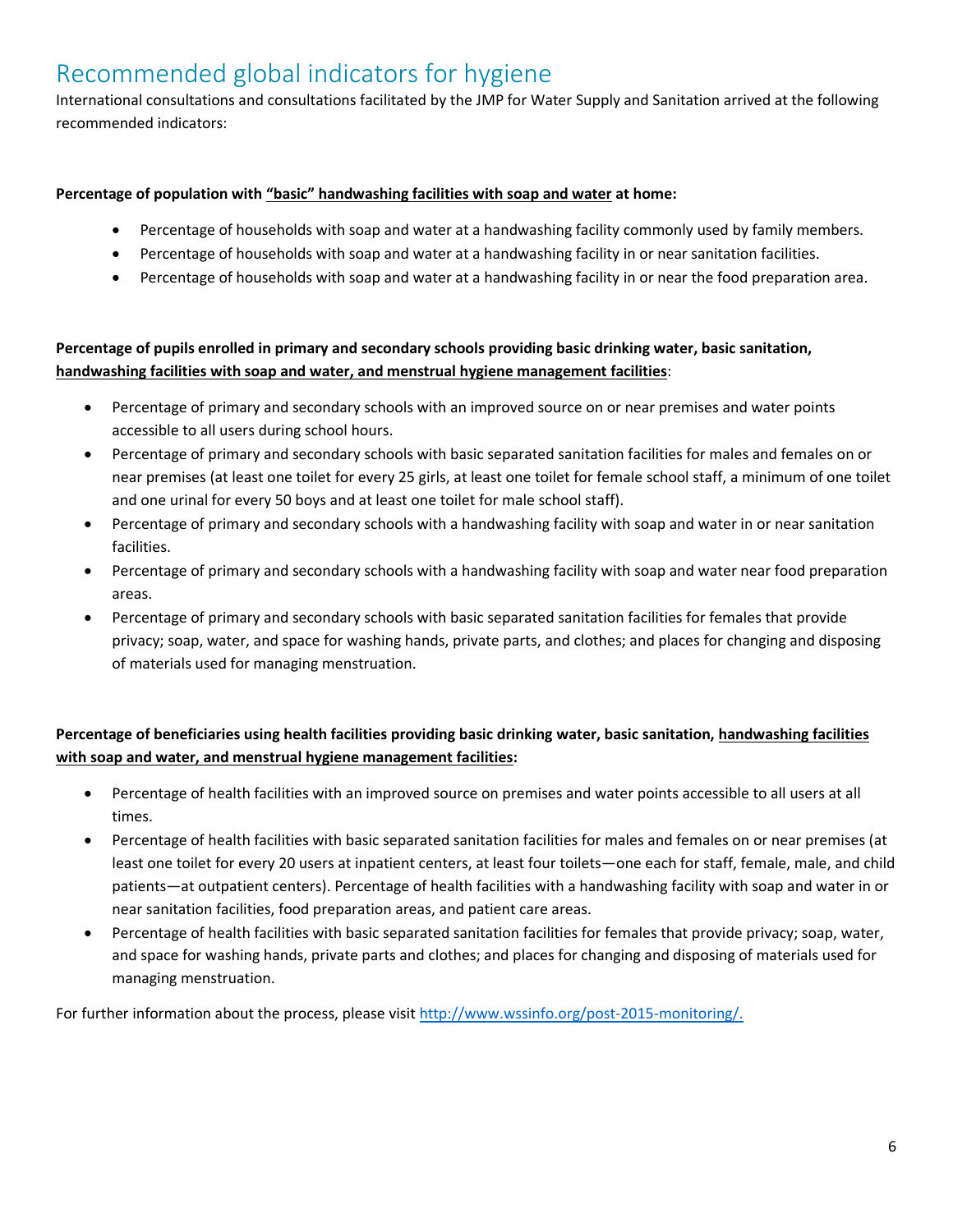# Explanations for recommended global indicators

### Why focus on handwashing with soap?

Handwashing with soap is one of the most important public health interventions in the world. It affects health, nutrition, education, equity, and the economic development of countries. Of the range of hygiene behaviors considered important for health, handwashing with soap is a top priority in all settings.

Every year, 1.7 million children die before their fifth birthday due to diarrhea and pneumonia. Handwashing with soap is among the most effective and inexpensive ways to prevent these diseases. This simple behavior saves lives, cutting deaths from diarrhea by almost one-half and deaths from acute respiratory infections by nearly one-quarter.

Monitoring actual handwashing behavior is difficult, but the presence of soap and water at a designated place for handwashing can be measured through household surveys and has been shown to be a robust proxy indicator. Recent data from 50 countries with similarly collected data on this indicator suggest substantial global and national-level disparities.

#### Why focus on menstrual hygiene management?

MHM directly affects 26 percent of the global population but it has been largely neglected by the development community. As a result, millions of women and girls, particularly those in vulnerable and marginalized groups and in emergencies, continue to lack access to WASH facilities. Without focusing on improvements in MHM, it may not be possible for development programs to achieve their goals. For example, when girls stay home from school during menstruation due to inadequate products and clean, private facilities, they miss out on education, which impacts their future educational attainment, employment, and economic opportunities.

Access to basic facilities for MHM is critically important for women's health, safety and dignity, education, and economic opportunities, and it can be monitored in institutional settings.

### Why the focus on education and health care facilities?

After households, schools and health facilities should be the top priority for hygiene program implementation. This is due to the health and non-health benefits, the effectiveness of implementing hygiene programs in these settings, and the fact that these are also currently the most viable settings for global monitoring. Workplaces, markets, transit hubs, and other settings should also be considered in future as data sources emerge.

> Every year, 1.7 million children die before their fifth birthday due to diarrhea and pneumonia. Handwashing with soap is among the most effective and inexpensive ways to prevent these diseases.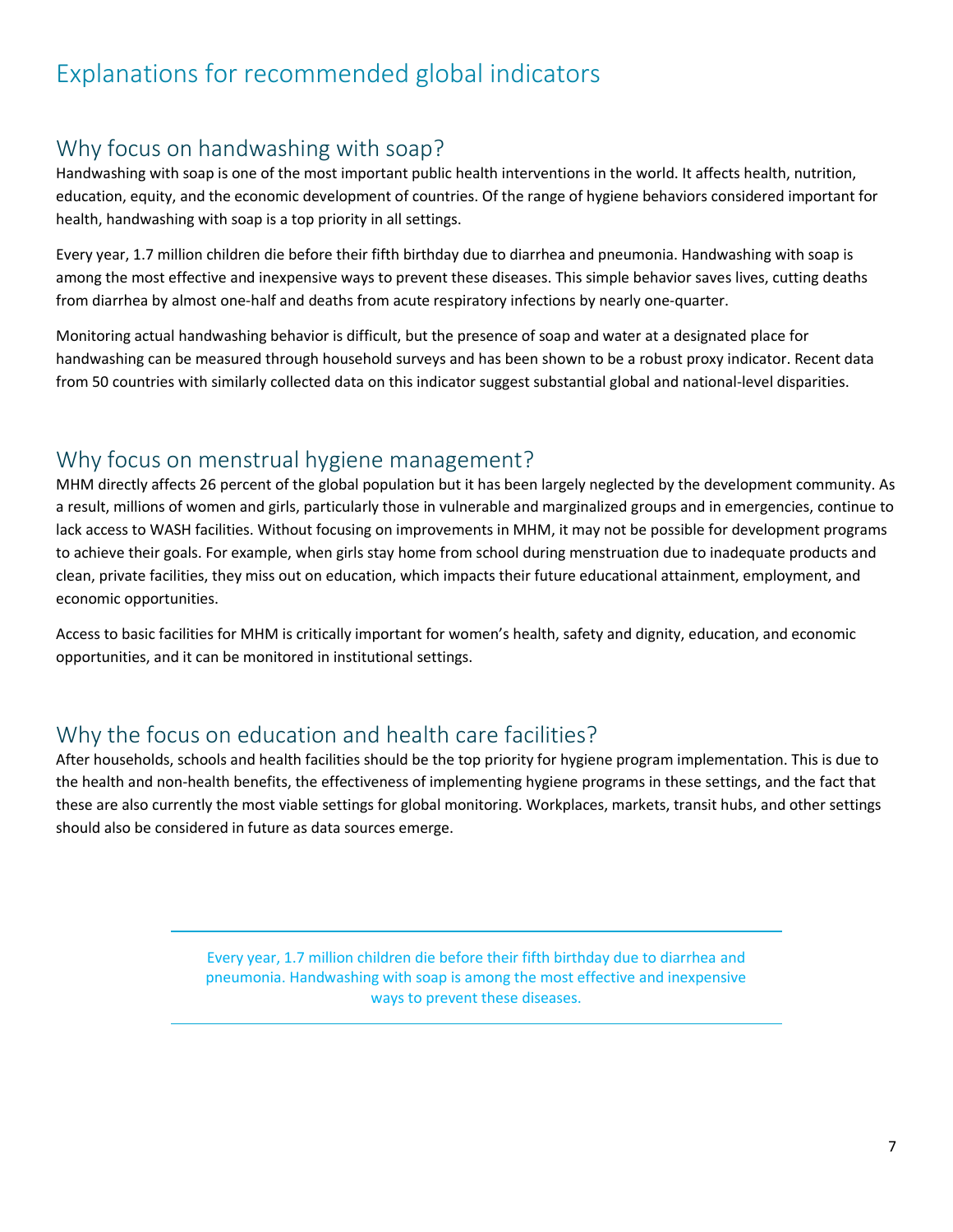# Where hygiene fits in the SDGs outside the Water Goal (Goal 6)

In addition to Goal 6, hygiene could fit into the following places in the zero draft version of the SDGs:

### Goal 1. End poverty in all its forms everywhere

Target 1.4: by 2030 ensure that all men and women, particularly the poor and the vulnerable, have equal rights to economic resources, as well as access to basic services, ownership, and control over land and other forms of property, inheritance, natural resources, appropriate new technology, and financial services including microfinance.

Goal 1, Target 1.4 should include hygiene in the definition of "basic services."

### Goal 2. End hunger, achieve food security and improved nutrition, and promote sustainable agriculture

Target 2.2: by 2030 end all forms of malnutrition, including achieving by 2025 the internationally agreed targets on stunting and wasting in children under five years of age, and address the nutritional needs of adolescent girls, pregnant and lactating women, and older persons.

 $\triangleright$  Goal 2, Target 2.2 should recognize hygiene as a critical determinant to end malnutrition.

#### Goal 3. Ensure healthy lives and promote well-being for all at all ages

Target 3.3: by 2030 end the epidemics of AIDS, tuberculosis, malaria, and neglected tropical diseases and combat hepatitis, water-borne diseases, and other communicable diseases.

 $\triangleright$  Goal 3, Target 3.3 should include prevalence of handwashing with soap as an indicator.

### Goal 4. Ensure inclusive and equitable quality education and promote life-long learning opportunities for all

Section 4.a: build and upgrade education facilities that are child, disability, and gender sensitive and provide safe, non-violent, inclusive and effective learning environments for all

 $\triangleright$  Goal 4, Section 4.a should include an indicator addressing MHM and one addressing handwashing stations in schools, associated with equity and school attendance.

#### Goal 5. Achieve gender equality and empower all women and girls

- $\triangleright$  Section 5.d should be inserted: "ensure appropriate menstrual hygiene management facilities to facilitate girls' and women's full and effective participation in school and the workplace."
- $\triangleright$  Menstrual hygiene management (presence of hygienic, safe, and private facilities for girls and women as described) should also be included.

### Goal 11. Make cities and human settlements inclusive, safe, resilient, and sustainable

Target 11.1: by 2030, ensure access for all to adequate, safe, and affordable housing and basic services, and upgrade slums

 $\triangleright$  Goal 11, Target 11.1 should include hygiene in the definition of "basic services."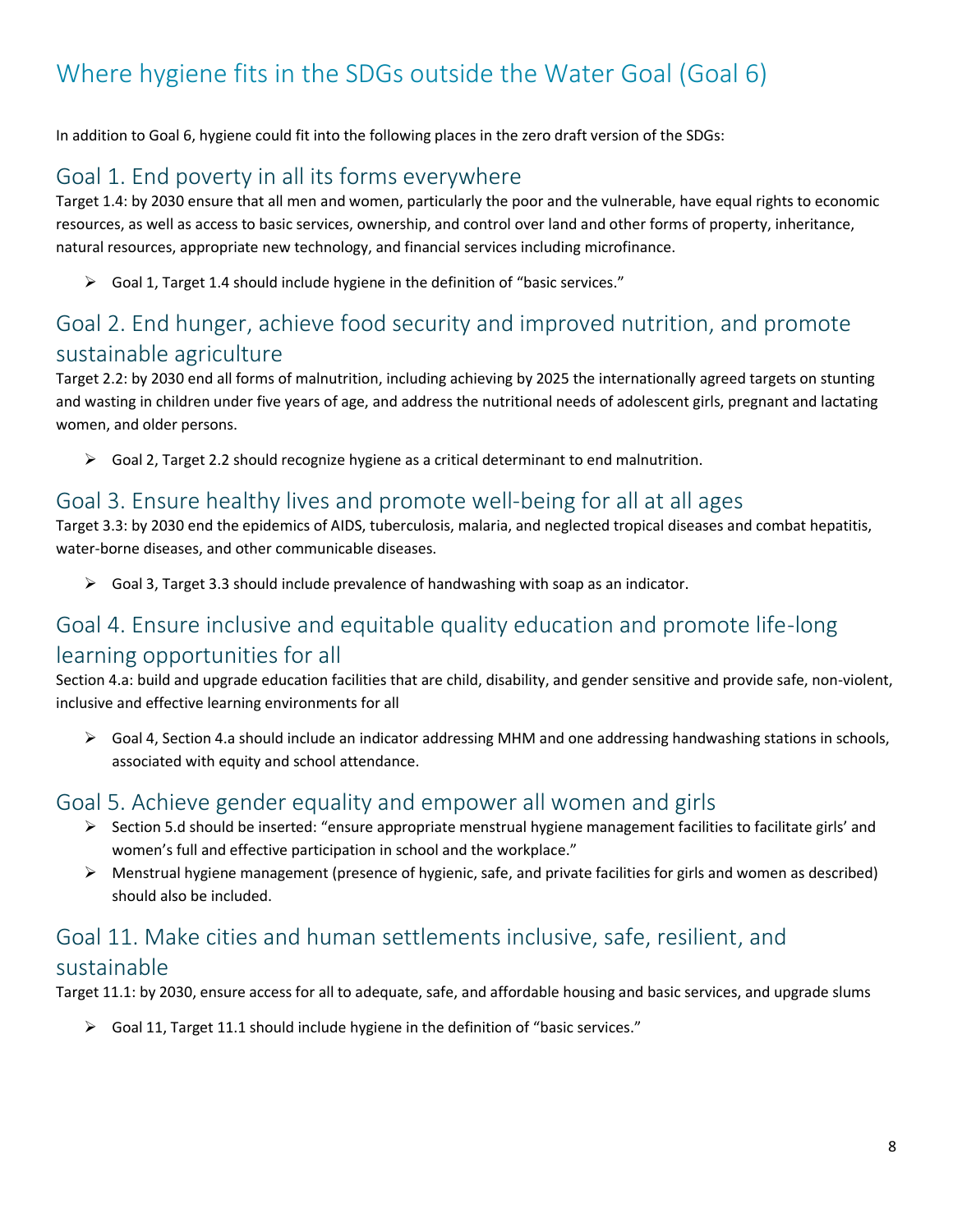*These fast facts can be used to advocate for hygiene using different angles and in different sectors.* 

# Why prioritize hygiene in the SDGs?

- Hygiene is a high-impact, cross-cutting global priority. An investment in hygiene augments the impact of other investments in international development, from water infrastructure to nutrition to education programs.
- Hygiene is fundamental to achieving good health and nutrition, advancing education, strengthening the economy, and supporting equity (including gender equity), dignity, and human rights.
- Handwashing with soap impacts not just health, but nutrition, education, equity, and the economic development of nations. This is the so-called "HN3E case" for handwashing with soap.
- Handwashing with soap is one of the most cost-effective interventions in public health, costing just \$3.35 US per capita to avert one disability-adjusted life year (DALY), in addition to benefitting nutrition, education, equity, and economic development.
- One significant failure of the MDGs was the failure to include hygiene alongside water and sanitation. This oversight must not occur again.

# The current state of global handwashing

- Globally, people wash their hands only 19 percent of the time after using the toilet or changing a child's diaper.
- In some parts of the world, people wash their hands with soap just 1 to 2 percent of critical times.

# Hygiene and health

- Handwashing with soap helps prevent gastrointestinal diseases like diarrhea and intestinal worms; respiratory diseases like pneumonia and influenza; and other infections such as Ebola and health care-associated infections.
- Handwashing with soap is easy, efficacious, and the most cost-effective intervention for reducing diarrhea, but it is often overlooked.
- Every year there are nearly 1.7 billion cases of diarrhea, causing illness, malnutrition, and sometimes death. Handwashing with soap can prevent nearly half (47 percent) of these cases.
- Diarrheal diseases kill more young children than AIDS, malaria, and measles combined.
- Lack of good sanitation and hygiene contributes to around 88 percent of childhood deaths caused by diarrheal diseases.
- Handwashing with soap can reduce pneumonia infections by nearly a quarter (23 percent).
- Handwashing with soap may help prevent soil-transmitted helminth infections, which infect over 1.5 billion people.
- Handwashing with soap can reduce cases of the skin infection impetigo by a third (34 percent).
- Handwashing with soap by mothers and caretakers can reduce neonatal deaths by up to 41 percent.
- The damage caused by undernutrition to a child before the age of two goes on to predict a range of health and other outcomes later in life. Therefore, increased investment in complementary food hygiene, including handwashing, is critical to child health and development.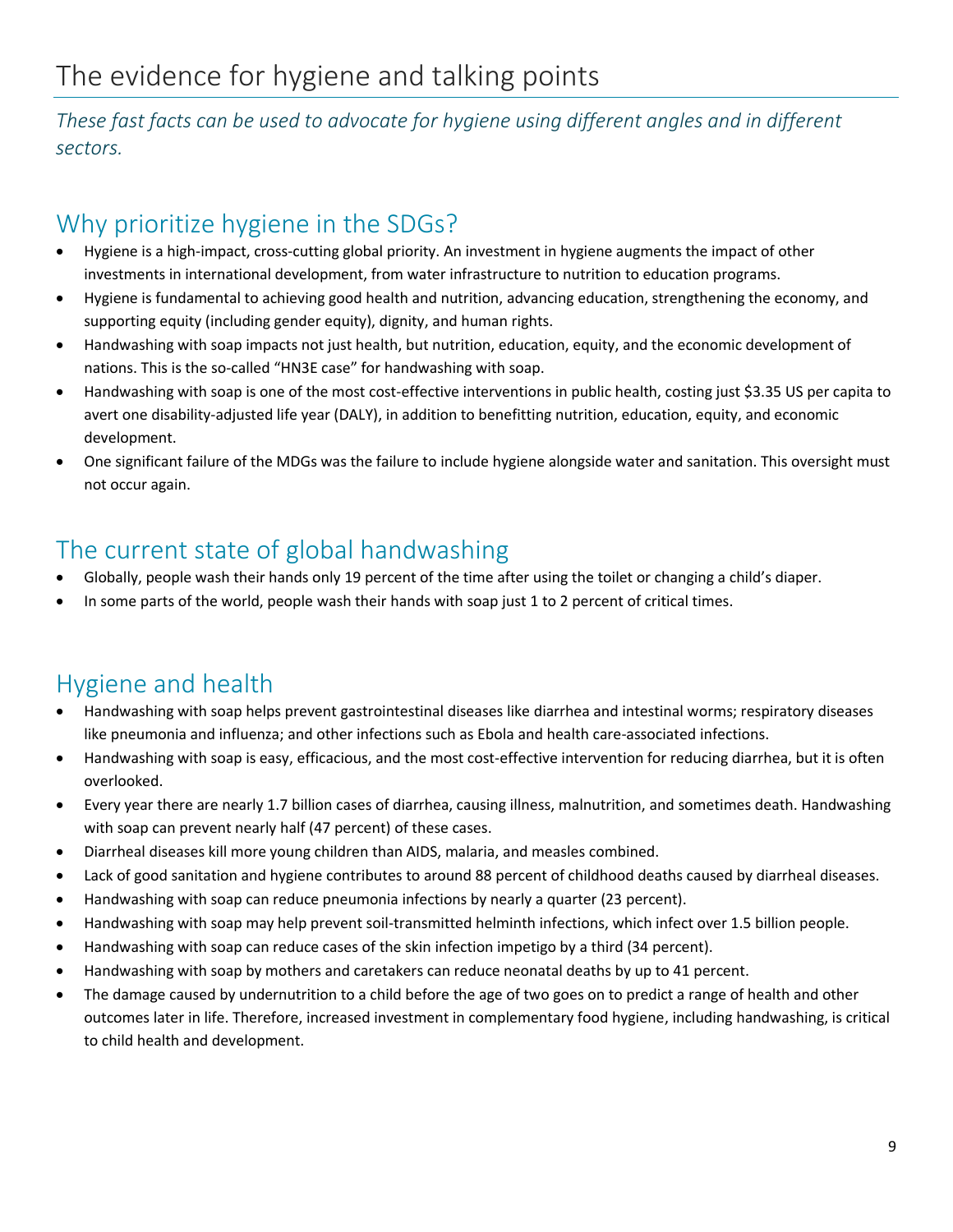### Hygiene and WASH

- Hygiene is as important as water and sanitation in reducing diarrhea.
- Safe drinking water and sanitation without hygiene behaviors will not prevent feco-oral infections. Furthermore, unhygienic conditions and practices can contaminate previously safe drinking water.
- If we hope to truly achieve the development potential associated with improving water and sanitation, then we must make strides in improving access to hygiene facilities.

## Hygiene and nutrition

- The World Health Organization estimates that 50% of cases of child undernutrition are due to repeated diarrhea, intestinal infections and environmental enteropathy caused by unsafe water, sanitation, and hygiene.
- Handwashing with soap is a critical determinant for achieving and maintaining good nutrition and plays an important role in preventing micronutrient deficiencies, stunting, wasting, and deaths.
- Handwashing with soap along with clean drinking water could reduce stunting in children under the age of five by up to 15%.

### Hygiene and education

- Handwashing with soap and menstrual hygiene management are critical in achieving good school attendance. Handwashing with soap at critical times has been found to cut school absenteeism by 40-50%. The size of the effect is particularly significant for girls.
- Diarrhea is responsible for children missing 272 million school days each year.
- When children are unwell, or they miss school due to inadequate access to menstrual hygiene products or facilities, they incur school absences, reducing and interrupting their education, which is associated with reduced academic performance, delays in academic and social development, and reduced employment and economic opportunities.
- Handwashing with soap boosts educational achievement, increasing employment opportunities and economic potential, by reducing illness transmission and school absences due to illness.
- Handwashing with soap programs can be very effectively implemented in schools.
- Menstrual hygiene management investments boost educational achievement increasing women's employment opportunities and economic potential, by helping keep girls in school.

# Hygiene and equity

- Lack of access to handwashing facilities widens the equity gap. People who are already disadvantaged or vulnerable (including the poor, those in rural areas, and those with lower levels of education), have disproportionately low access to good handwashing facilities and effective handwashing promotion
- Girls, children with disabilities, students of minority ethnic groups, and children from marginalized and isolated subnational regions are disproportionately disadvantaged by a lack of access to proper handwashing in schools
- For girls and women of reproductive age, lack of access to appropriate menstrual hygiene management infrastructure further widens the equity gap.
- Access to soap varies by wealth quintile. Most households have access to soap, but many do not use it for handwashing. Recent data from 50 countries suggest substantial global and national-level disparities.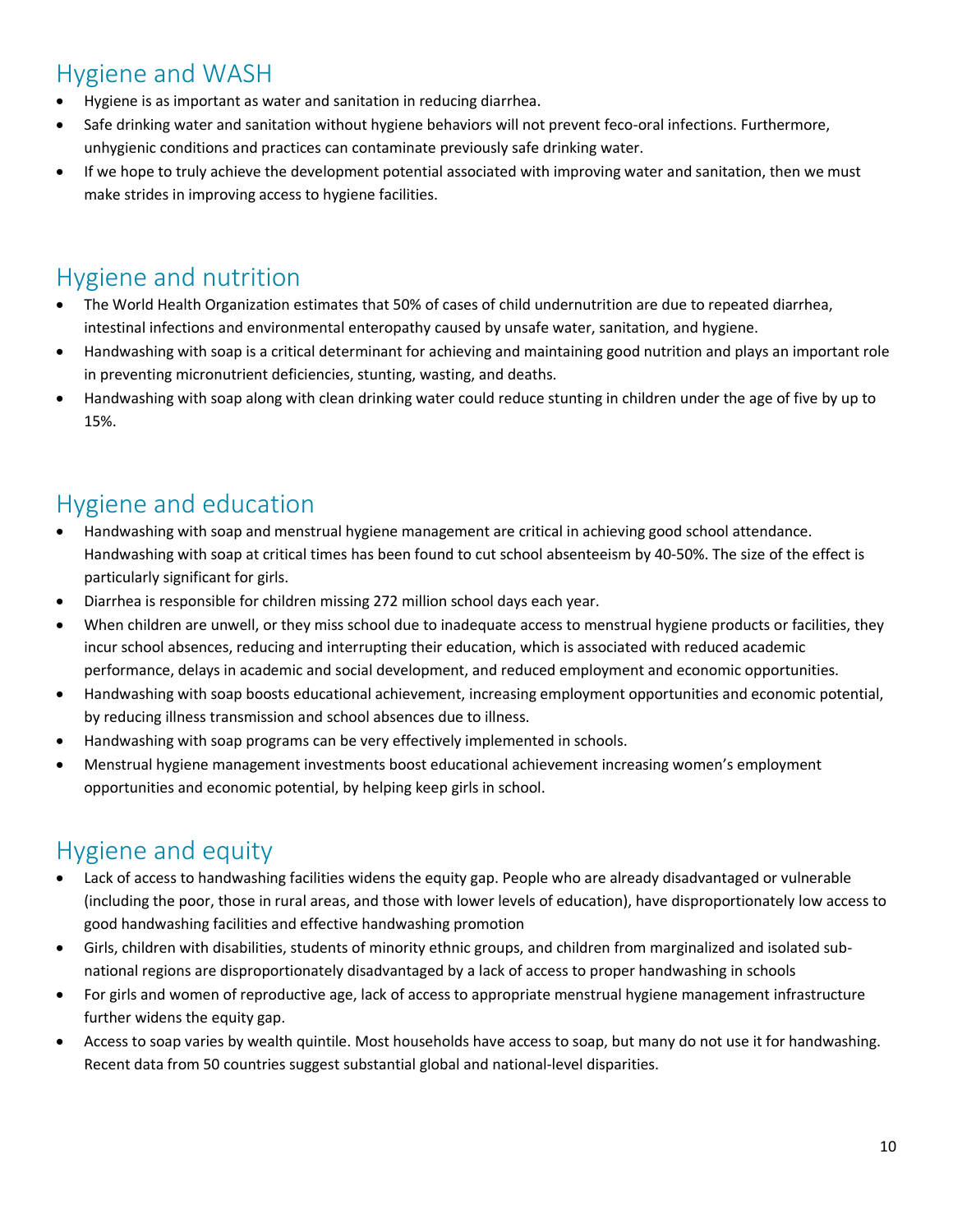### Hygiene and human rights

These human rights facts can be used to advocate for hygiene from the human rights perspective. The human right to water and sanitation states that:

- Facilities to meet hygiene requirements must be available "wherever there are toilets and latrines, where water is stored, and where food is being prepared and served, particularly for handwashing, menstrual hygiene management and the management of children's feces."
- Hygiene facilities and services must not only be available at the household level, but in all places where people spend significant amounts of time. This includes health and educational institutions such as schools and clinics, detention centers such as prisons, and workplaces, markets, and other public places.
- Toilets must be regularly cleaned and be associated with hygiene facilities for washing hands with soap and water. Women and girls also require facilities to enable MHM, including the disposal of menstrual products. Ensuring safe sanitation further requires hygiene promotion and education, to ensure that people use toilets in a hygienic manner.
- People must be able to afford to pay for their water and sanitation services and associated hygiene. This means that the price paid to meet all these needs must not limit people's capacity to buy other basic goods and services, including food, housing, health and education, guaranteed by other human rights.
- Toilets for women and girls must have facilities for MHM and for the disposal of menstrual materials.

#### Therefore,

- The ability to be clean and to address MHM in an appropriate way are matters of human dignity, and are included in the right to nondiscrimination, equality, bodily integrity, health, privacy, and the right to freedom from inhumane and degrading treatment from abuse and violence.
- Lack of MHM provisions impact the human right to education, since children—especially girls—are often kept home from school because of inadequate hygiene facilities.

For further information about the human right to water and sanitation as it applies to hygiene, see [http://www.righttowater.info/handbook/.](http://www.righttowater.info/handbook/)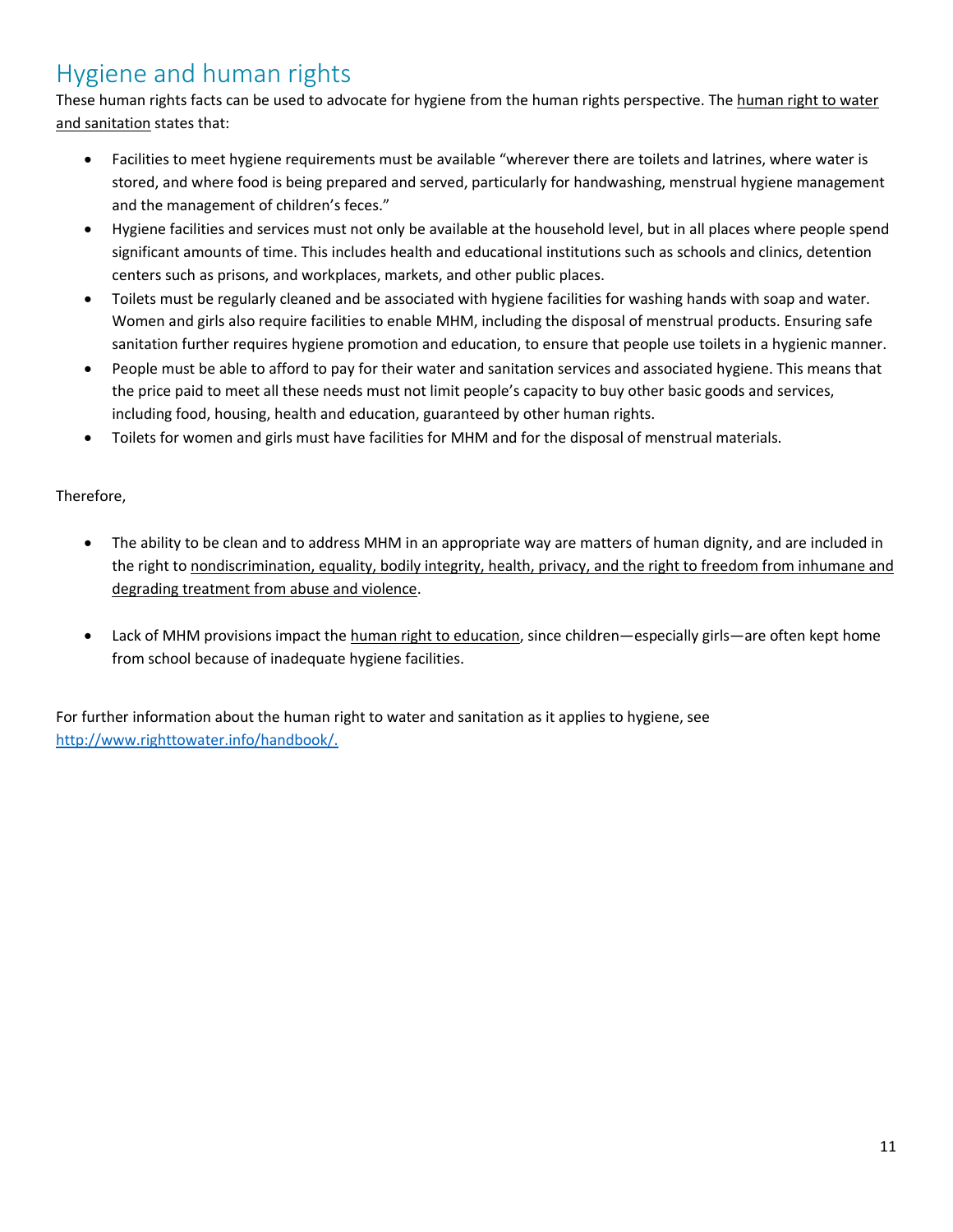### Overview and how to

#### Who makes the decisions about the SDGs?

The process is Member State-led with broad participation from major groups and other civil society stakeholders. Member States, via their named negotiators at the UN, make the final decisions.

#### How can stakeholders shape negotiators' positions on hygiene?

- Provide evidence-based information, solutions, and advice to your negotiators, decision makers, and influencers at national and global level as relevant to make the case for prioritizing hygiene. This can be done by supplying persuasive arguments for the inclusion of hygiene and providing specific ways to include it. Examples of how to do so include through advisory roles, meetings and expert discussion groups, consultations, letters (including sign-on letters), and other methods.
- Advocate directly to influencers and decision makers, attend and speak at events where they will be present, and write articles and blogs that they may read. National decision makers, such as those within Foreign Ministries, Ministries of Planning, Finance, and Education are particularly important, especially with national-level consultations occurring in 2015.
- The private sector can, and should, play a role in national level consultations though CEOs sending letters to decision makers, publishing op-eds, and holding events.
- Coordinate alongside national-level Beyond 2015 coalitions, asking other advocates to ensure hygiene is included in their language, messaging, and advocacy efforts.
- Organize and attract decision makers to side events corresponding with events on the hygiene advocacy calendar.
- Translate global discussions into the local context to make local relevance clear and deliver local action, such as holding meetings, drafting newspaper articles, sending letters, circulating petitions, and the like.
- Media (including traditional and social media) interventions—please see this toolkit for some useful advice: [http://www.stakeholderforum.org/fileadmin/files/Engagingwiththemedia.pdf.](http://www.stakeholderforum.org/fileadmin/files/Engagingwiththemedia.pdf)
- Use social media to highlight hygiene, particularly during key events and meetings around SDGs where decision makers may be reading (tag them where appropriate). Use official meeting hashtags, plus others such as #SDGs, #indicators2015, #SDG06, and #KeeptheHinWASH.
- Use global awareness days to raise consciousness about the importance of hygiene in the SDGs. Some key days are:
	- World Water Day, March 22 <http://www.unwater.org/worldwaterday>
	- Global Hand Hygiene Day (health care), May 5 <http://www.who.int/gpsc/5may/en>
	- Menstrual Hygiene Day, May 2[8 http://menstrualhygieneday.org/](http://menstrualhygieneday.org/)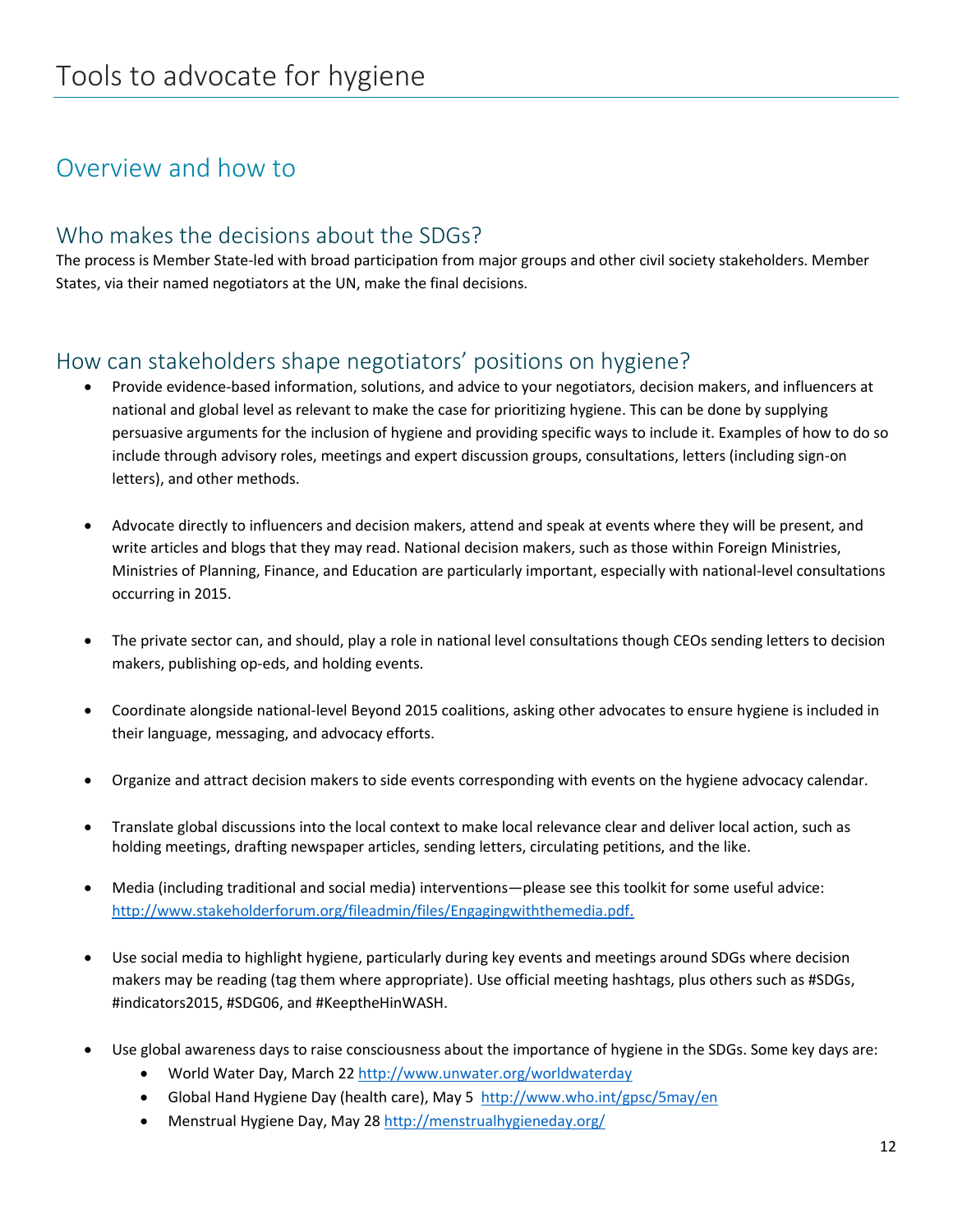- World Water Week, August 24-28 <http://www.worldwaterweek.org/>
- Refer to Goal 6 as the **water, sanitation, and hygiene goal** and encourage leaders in the water sector to actively advocate for the inclusion of hygiene indicators in "their" goal.
- Encourage leaders in the **health**, **nutrition**, **education,** and **gender equality** sectors to actively advocate for the inclusion of hygiene indicators in "their" proposed sector goals.
- Share expertise and lessons learned with others.

### Advocacy and sign-on letters

It can be very helpful to write advocacy letters from experts and stakeholders to the person named as negotiator for the SDGs, and to other people you have identified as having some influence on the process. Here are 10 helpful hints:

- 1. Make sure you have identified the right recipient of your letter. Is the recipient a person (or people) who can influence decisions that are being made, and at what level?
- 2. Consider using an opening hook, if appropriate, like a surprising fact or something that links hygiene to the recipient's personal interests.
- 3. Succinctly state the purpose of the letter.
- 4. Explain who the letter sender/s are and why you have a particular stake/interest in the decision.
- 5. Explain the issue succinctly.
- 6. Elaborate with country-specific and interest-specific information where available, such as the state of handwashing in your country, or the cost per DALY saved, if the person has financial interests.
- 7. State what position you would like the recipient to take/what you would like them to do.
- 8. Let the recipient know if they can contact you or where they can access further information.
- 9. Thank the recipient for their consideration of your views.
- 10. Try to keep the letter short, though this may vary depending on local norms.

It can also be helpful to deliver a sign-on letter from a group of NGOs, businesses, and other stakeholders to demonstrate widespread support for your position. Consider also publishing an open letter online or in the press to achieve further awareness of the issue.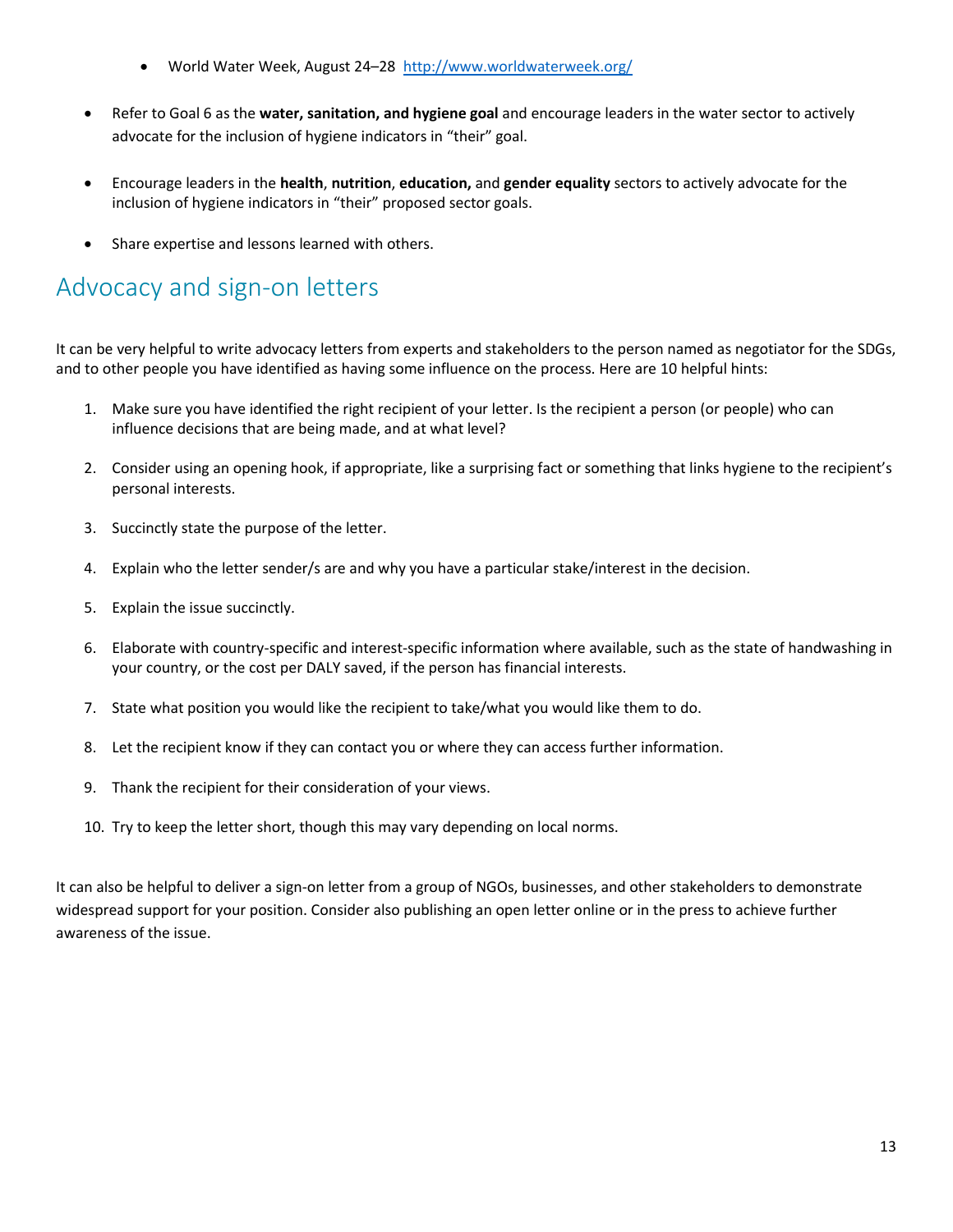### Sample sign-on letter

#### **(Please adapt the content to your particular needs, messages, and circumstances)**

[Insert Address]

Dear [insert name of recipient],

#### **Hygiene: A key concern in the Sustainable Development Goals**

Imagine a world in which saving many millions of lives every year was as simple as soap and water. As [insert name of organization, or a description of the organizations signing the letter], we recognize the huge global impact of hygiene interventions. We respectfully draw your attention to the opportunity to help ensure the proper incorporation of hygiene into the Post-2015 Sustainable Development Goals (SDGs). We specifically request that you promote the adoption of global hygiene indicators in upcoming SDG debates.

The SDGs are a landmark opportunity for the global community to aspire to and work toward a better world. One significant failure of the MDGs was not addressing hygiene alongside water and sanitation. With the SDGs, we risk making the same mistake. This oversight must not occur again.

An investment in hygiene augments the impact of many other investments in international development. Hygiene is fundamental to achieving good health and nutrition, advancing education, strengthening the economy, and supporting gender equity, dignity, and human rights. Currently over 80% of the world has inadequate hygiene facilities and practices. If hygiene (such as measuring access to handwashing stations in homes, schools, and health care facilities) is not included within the global indicators that are currently being debated, but instead considered an optional extra, we will miss out on important synergies and not make the strides in improving access to hygiene services that will deliver these high-impact, cross-sector population benefits. Hygiene is not an option. It is essential for the health and development of every person in the world.

The WHO-UNICEF Joint Monitoring Program (JMP) has proposed a set of indicators, which we wholly support and believe should be fully incorporated into the SDGs. These recommendations are available at: [http://www.wssinfo.org/fileadmin/user\\_upload/resources/post-2015-WASH-targets-factsheet-12pp.pdf.](http://www.wssinfo.org/fileadmin/user_upload/resources/post-2015-WASH-targets-factsheet-12pp.pdf)

We ask you to support the global importance of hygiene as an equal component of water, sanitation, and hygiene (WASH) and to support inclusion of the recommended global hygiene indicators in negotiations surrounding the SDGs.

Thank you very much for your consideration of our views. If you require any further information, or can let us know of the action you take on this matter, please contact [insert contact details].

Yours sincerely,

[Insert name/s]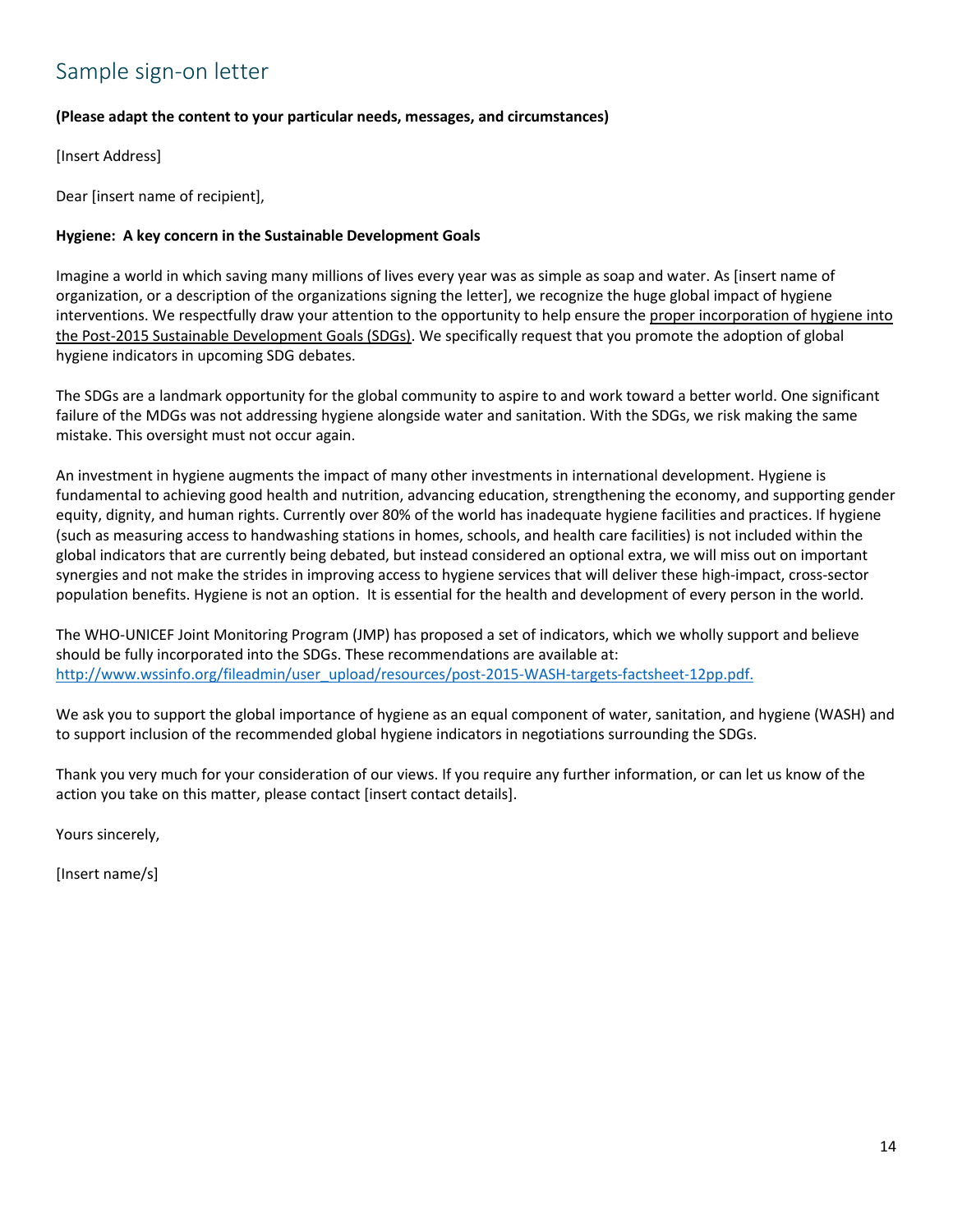# Hygiene petitions

Another way to advocate for hygiene in the SDGs is through a petition delivered to a key actor who can influence decisions being taken. The right wording and the right recipient may differ depending on the specific nature and timing of your petition. You may want to host your petition using a free web service like [http://www.ipetitions.com/,](http://www.ipetitions.com/) [http://www.change.org/petition,](http://www.change.org/petition) or use a local service.

### How to write a good petition

#### *Prepare*

- Identify a clear, actionable demand.
- Identify the decision maker/s with the power to act on your demand and how to contact him/her/them.
- Develop a reason to persuade prospective signers to care enough to sign the petition.
- Develop a letter to persuade the decision maker/s to act on your demand, including stating specifically what you want them to do. Ideally, say why it is personally relevant to them.
- Write clearly and concisely in language and tone appropriate to your audience.
- Write a clear, descriptive, engaging title.
- Make sure that you have checked for spelling, grammar, typos, and any other errors.

#### *Promote*

- Disseminate the petition to friends, colleagues, and other stakeholders.
- Send the petition to organizations that may be interested and ask them to sign and promote it.
- Publicize the petition on your website and social media.
- Try to get media coverage for your petition through contacting local newspapers or radio outlets.
- Have people sign in person, for example in the street, in shopping malls, etc.

#### *Present*

- Deliver your petition to the recipient in good time for them to be able to implement the request.
- Gain publicity for the petition and your request. For example, hold an event, send a press release, and engage the media around presenting the petition to its recipient.

#### Sample petition

#### **Ensure that global hygiene indicators are included in the SDGs**

Dear [your country's lead negotiator],

As someone who cares about the health of our population, I am dismayed to hear that hygiene may not be included in the final list of global indicators to be measured in the Post-2015 Sustainable Development Goals. In our country alone, [x] children died due to diarrheal disease last year. Hygiene is fundamental to achieving good health and nutrition, advancing education, strengthening the economy, and supporting equity (including gender equity), dignity, and human rights. If we do not measure hygiene, we will not know whether we are improving. One significant failure of the MDGs was the failure to include hygiene alongside water and sanitation. This oversight must not occur again. I understand that as Lead Negotiator for [your country], you can act and lead on supporting this important issue.

At the next Post-2015 intergovernmental negotiations at the United Nations, I urge you to take the opportunity to demand that hygiene be included not as an optional extra, but as an essential global indicator in Goal 6 of the Sustainable Development Goals. Thank you for taking the time to consider this letter.